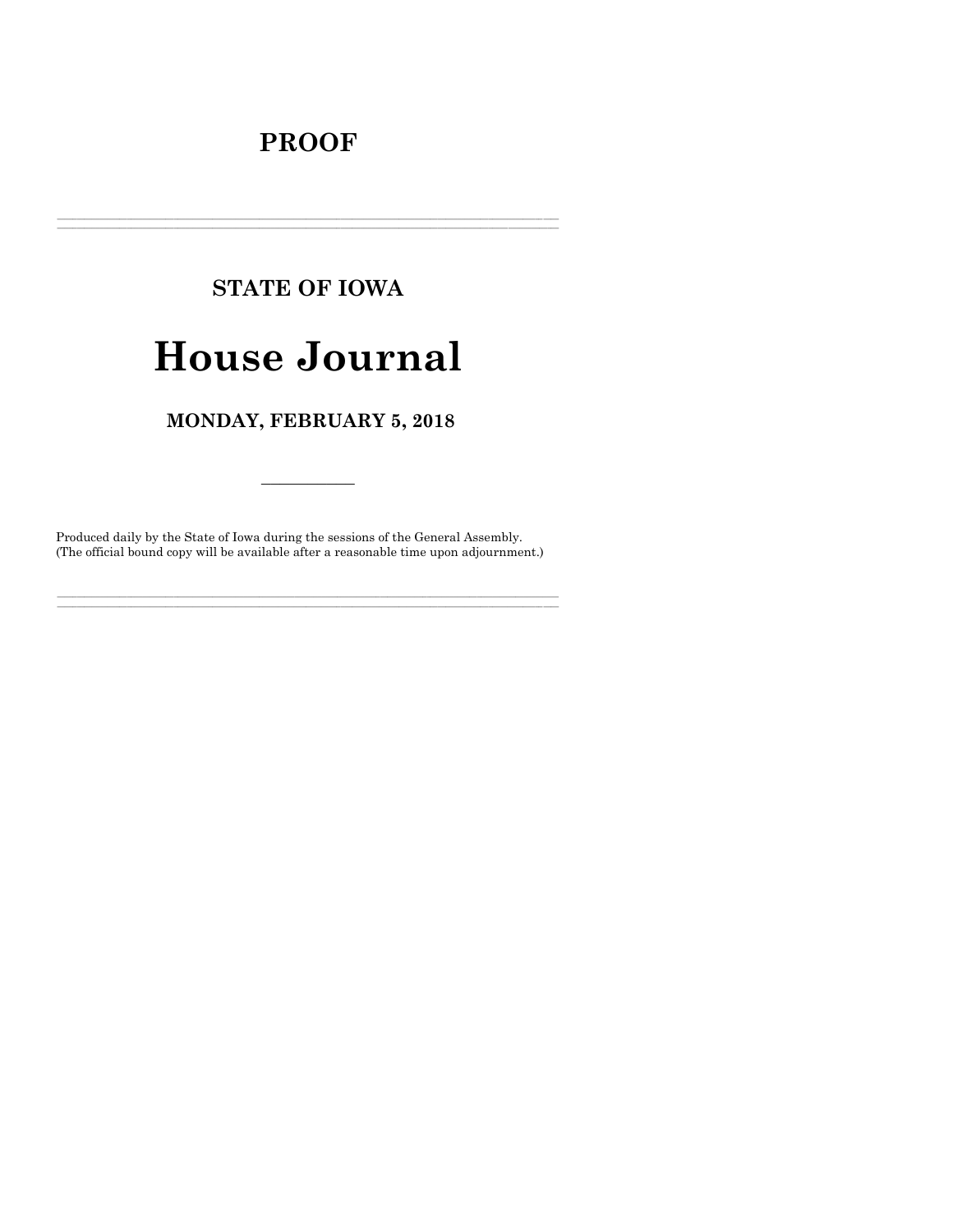### **JOURNAL OF THE HOUSE**

Twenty-ninth Calendar Day - Eighteenth Session Day

Hall of the House of Representatives Des Moines, Iowa, Monday, February 5, 2018

The House met pursuant to adjournment at 10:01 a.m., Hagenow of Polk in the chair.

Prayer was offered by Hagenow of Polk.

#### PLEDGE OF ALLEGIANCE

The Pledge of Allegiance was led by Hagenow of Polk.

The Journal of Friday, February 2, 2018, was approved.

#### INTRODUCTION OF BILLS

**[House File 2241,](https://www.legis.iowa.gov/legislation/BillBook?ga=87&ba=HF2241)** by Isenhart and Wessel-Kroeschell, a bill for an act appropriating moneys to the department of agriculture and land stewardship for deposit in the local food and farm program fund for purposes of supporting the Leopold center for sustainable agriculture.

Read first time and referred to committee on **Appropriations.**

**[House File 2242,](https://www.legis.iowa.gov/legislation/BillBook?ga=87&ba=HF2242)** by Staed, T. Taylor, Gaskill, and Kearns, a bill for an act relating to notifications by life insurance companies to policyholders of changes in premiums.

Read first time and referred to committee on **Commerce.**

**[House File 2243,](https://www.legis.iowa.gov/legislation/BillBook?ga=87&ba=HF2243)** by Hinson, a bill for an act requiring school districts to provide certain physical education-related information annually in a report to the department of education.

Read first time and referred to committee on **Education.**

**[House File 2244,](https://www.legis.iowa.gov/legislation/BillBook?ga=87&ba=HF2244)** by Heddens, Hunter, Kressig, Staed, P. Miller, Gaskill, Steckman, Winckler, McConkey, Bearinger, Kearns, Breckenridge, Hall, Prichard, Cohoon, Isenhart, Oldson, Kurth,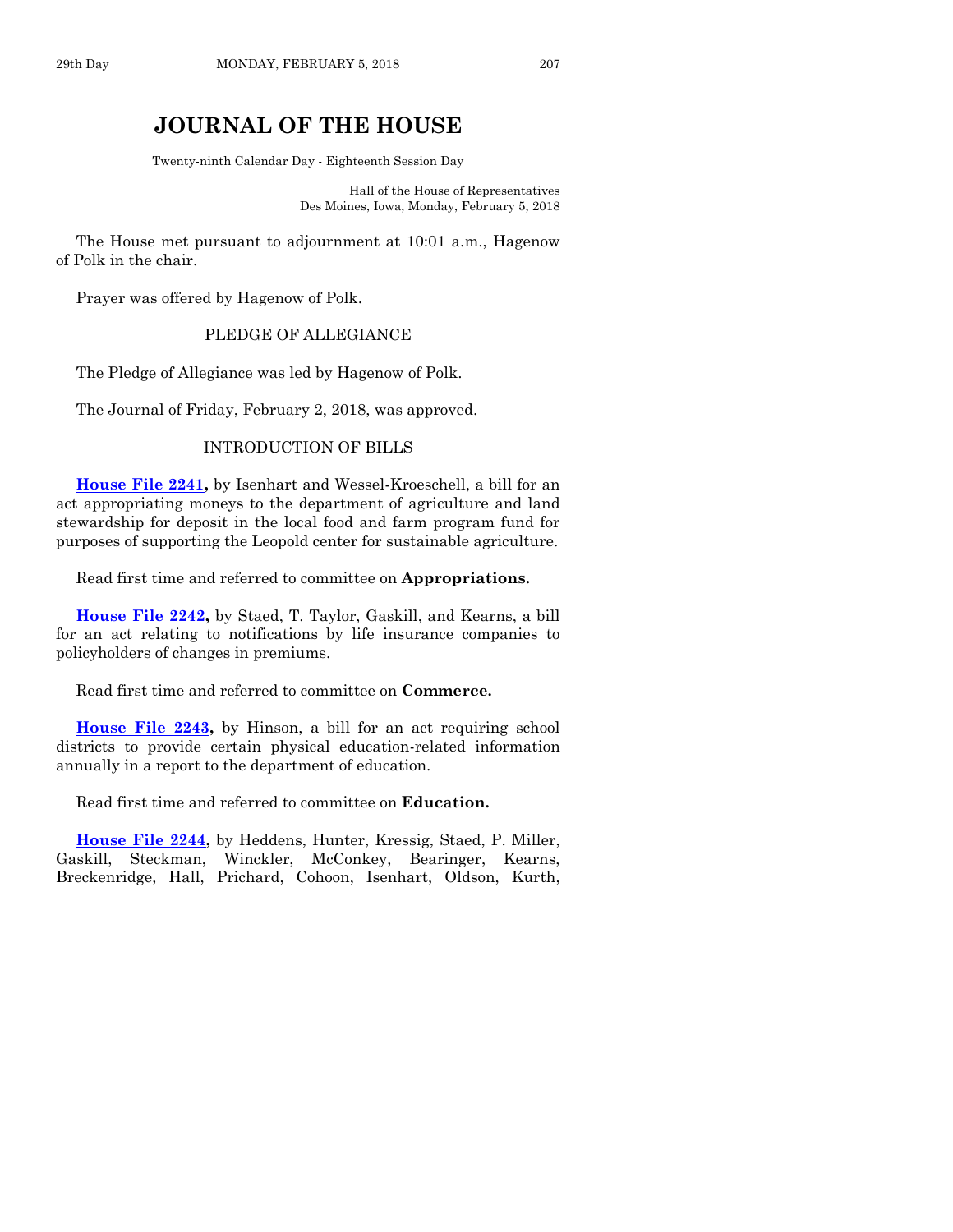Ourth, and T. Taylor, a bill for an act relating to the Medicaid program, including long-term services and supports, integrated health homes, capitation and reimbursement rates, and oversight, and including effective date provisions.

Read first time and referred to committee on **Human Resources.**

**[House File 2245,](https://www.legis.iowa.gov/legislation/BillBook?ga=87&ba=HF2245)** by Heddens, Wessel-Kroeschell, Staed, Kurth, Ourth, Hunter, Oldson, Nielsen, Anderson, Meyer, Bennett, T. Taylor, Kearns, and Brown-Powers, a bill for an act relating to maintaining dangerous weapons at a child care facility or when transporting a child receiving care from a child care facility, and providing penalties.

Read first time and referred to committee on **Human Resources.**

**[House File 2246,](https://www.legis.iowa.gov/legislation/BillBook?ga=87&ba=HF2246)** by Salmon, a bill for an act relating to hearings for temporary protective orders in domestic abuse and sexual abuse cases.

Read first time and referred to committee on **Judiciary.**

**[House File 2247,](https://www.legis.iowa.gov/legislation/BillBook?ga=87&ba=HF2247)** by Heaton, a bill for an act relating to registration fees for electric and hybrid-electric motor vehicles, and making penalties applicable.

Read first time and referred to committee on **Transportation.**

**[House File 2248,](https://www.legis.iowa.gov/legislation/BillBook?ga=87&ba=HF2248)** by Hinson, a bill for an act relating to special certificates issued to aircraft manufacturers, transporters, and dealers, providing fees, making penalties applicable, and including effective date and applicability provisions.

Read first time and referred to committee on **Transportation.**

**[House File 2249,](https://www.legis.iowa.gov/legislation/BillBook?ga=87&ba=HF2249)** by committee on Judiciary, a bill for an act relating to the criminal offense of lascivious conduct with a minor, and providing penalties.

Read first time and placed on the **calendar.**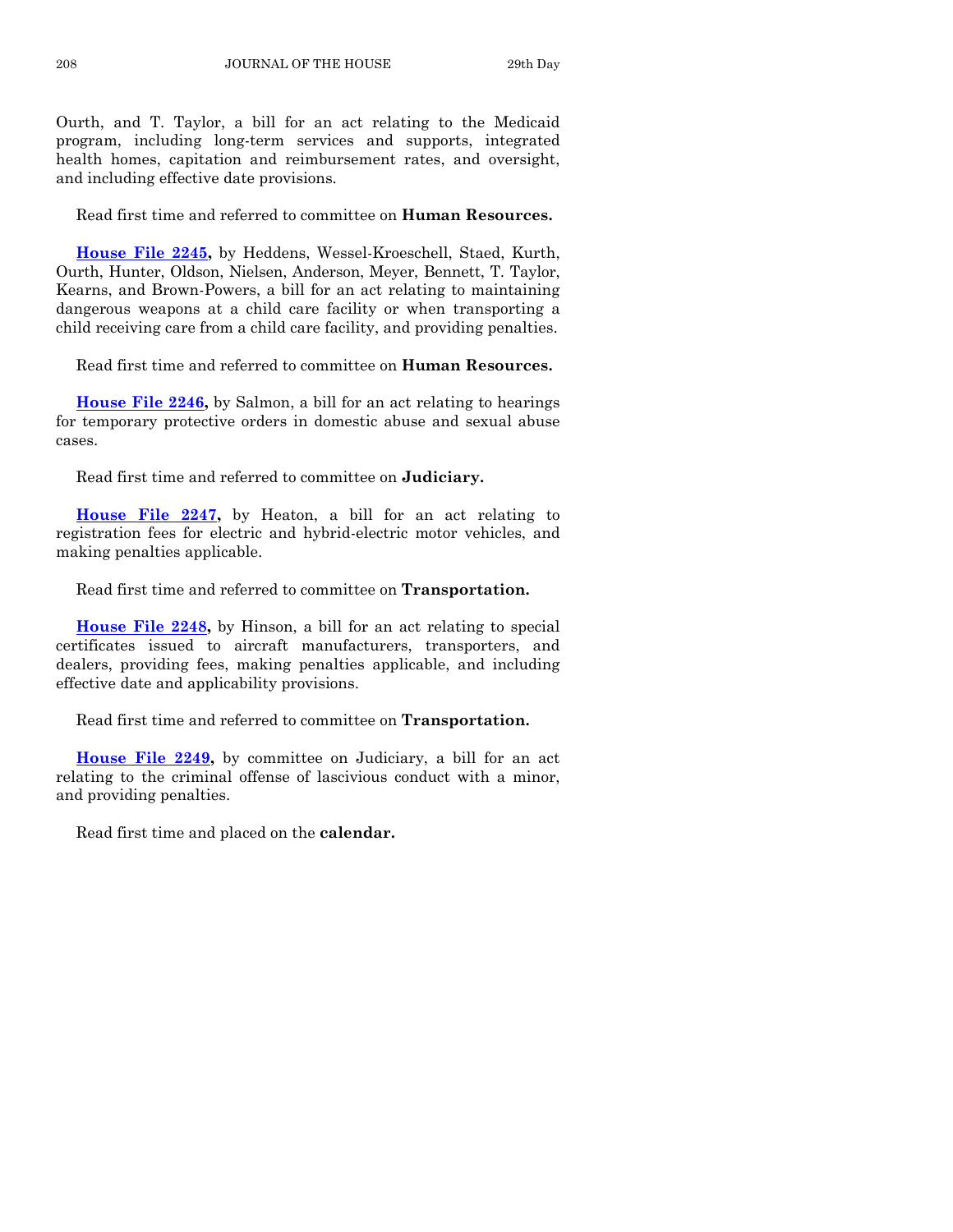**[House File 2250,](https://www.legis.iowa.gov/legislation/BillBook?ga=87&ba=HF2250)** by committee on Natural Resources, a bill for an act relating to weapons requirements for nonambulatory hunters.

Read first time and placed on the **calendar.**

#### COMMITTEE REVISIONS

The Speaker announced the following changes to committee assignments effective February 2, 2018:

Administration and Rules Jones replaced Fry

Education Jones replaced Huseman

Judiciary Jones replaced Dolecheck

Local Government Jones replaced Windschitl

#### HOUSE STUDY BILL COMMITTEE ASSIGNMENTS

#### **[H.S.B. 621](https://www.legis.iowa.gov/legislation/BillBook?ga=87&ba=HSB621) Judiciary**

Relating to nonsubstantive Code corrections.

#### **[H.S.B. 622](https://www.legis.iowa.gov/legislation/BillBook?ga=87&ba=HSB622) Judiciary**

Relating to consumer protection modifying provisions applicable to consumer security freezes and personal information security breach protection.

#### **[H.S.B. 623](https://www.legis.iowa.gov/legislation/BillBook?ga=87&ba=HSB623) Agriculture**

Regulating the sale of eggs by grocery stores participating in federal programs, and providing for penalties.